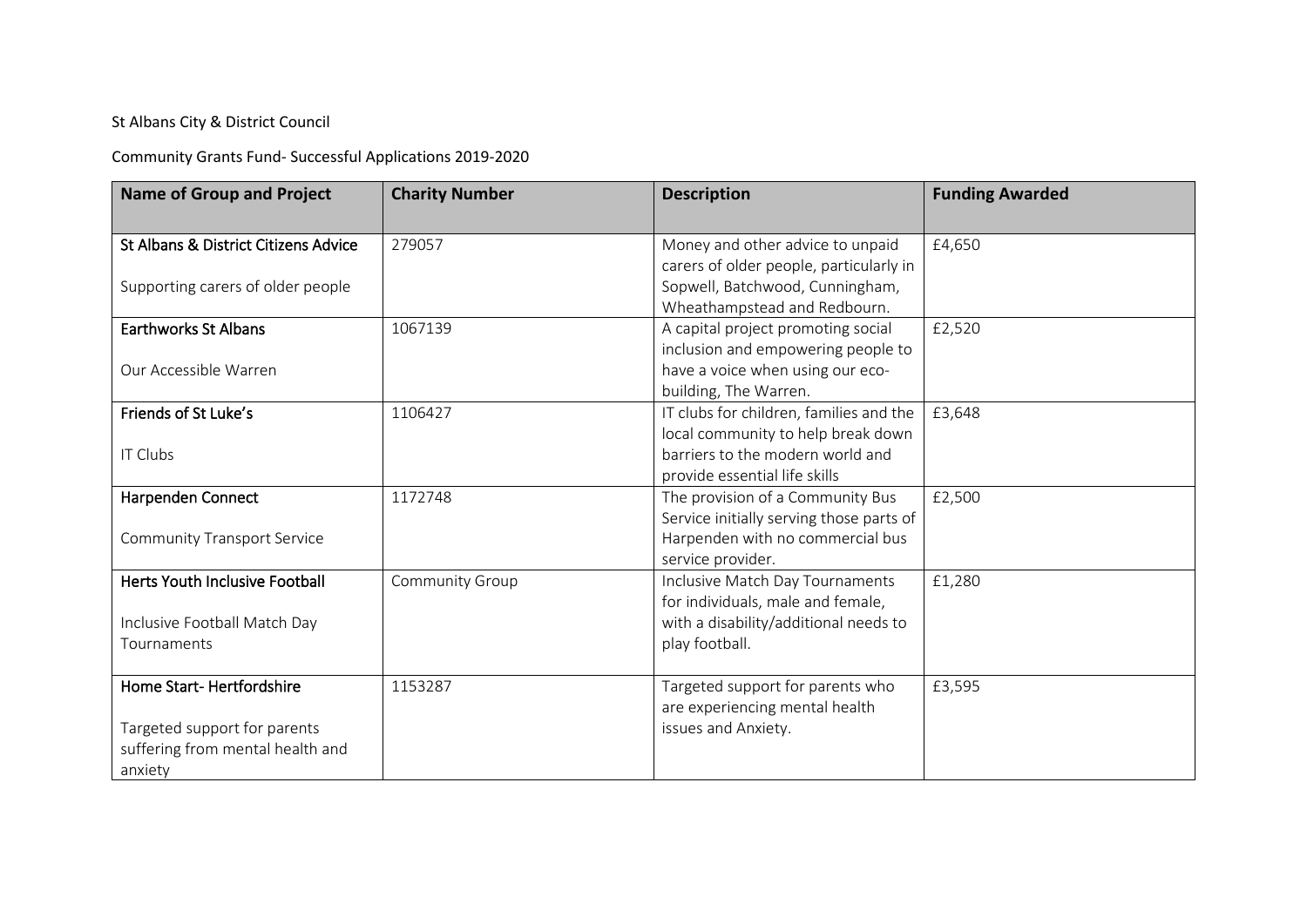| <b>Small Acts of Kindness</b>           | 1178546                | To work in partnership with local     | £2,435 |
|-----------------------------------------|------------------------|---------------------------------------|--------|
|                                         |                        | organisations to identify and then    |        |
| Warm in Winter Gift Bags                |                        | distribute Warm in Winter gift bags   |        |
|                                         |                        | to otherwise hard to find older       |        |
|                                         |                        | people in St Albans City & District   |        |
| <b>StEPs C.I.C</b>                      | Na-C.I.C               | The Shine project is a self esteem    | £4,010 |
|                                         |                        | and aspirational programme for girls  |        |
| The Shine Project                       |                        | and women of all ages, including      |        |
|                                         |                        | LGBTQ+                                |        |
| <b>Trestle Theatre Company</b>          | 293201                 | A weekly dance group for adults       | £3,850 |
|                                         |                        | with and without disabilities, which  |        |
| Dance Now - Inclusive Community         |                        | brings different people together in a |        |
| Dance Group                             |                        | social & enriching arts activity.     |        |
| <b>Trinity Community Project (TCP)</b>  | 1164587                | To run excursions for people with     | £1,655 |
|                                         |                        | learning difficulties and mental      |        |
| Two excursions- Hazard Alley            |                        | health issues to Hazard Alley, Milton |        |
|                                         |                        | Keynes and provide additional         |        |
|                                         |                        | support on keeping safe.              |        |
| <b>Youth Talk</b>                       | 1063572                | IT infrastructure and systems         | £5,000 |
|                                         |                        | fundamental to the running of the     |        |
| Upgrade of IT Infrastructure            |                        | charity and are in need of renewal.   |        |
| <b>Active Lifestyles</b>                | <b>Community Group</b> | Active Lifestyles are a luncheon club | £4,796 |
|                                         |                        | which aims to reduce loneliness and   |        |
| Active Lifestyles Luncheon Club         |                        | isolation for the older generation    |        |
|                                         |                        | incorporation health, education and   |        |
|                                         |                        | social welfare.                       |        |
| <b>Emmaus Hertfordshire</b>             | 1073808                | Conversion of current living room     | £5,000 |
|                                         |                        | into IT suit and meeting room space   |        |
| IT Suit and Meeting Room                |                        | for residents                         |        |
| Grow Community - Sopwell                | N/A- Community group   | Creating and planting community       | £604   |
|                                         |                        | raised beds in Cottonmill. Bringing   |        |
| <b>Cottonmill Community Raised Beds</b> |                        | the community together through        |        |
|                                         |                        | food and wildlife-related activities. |        |